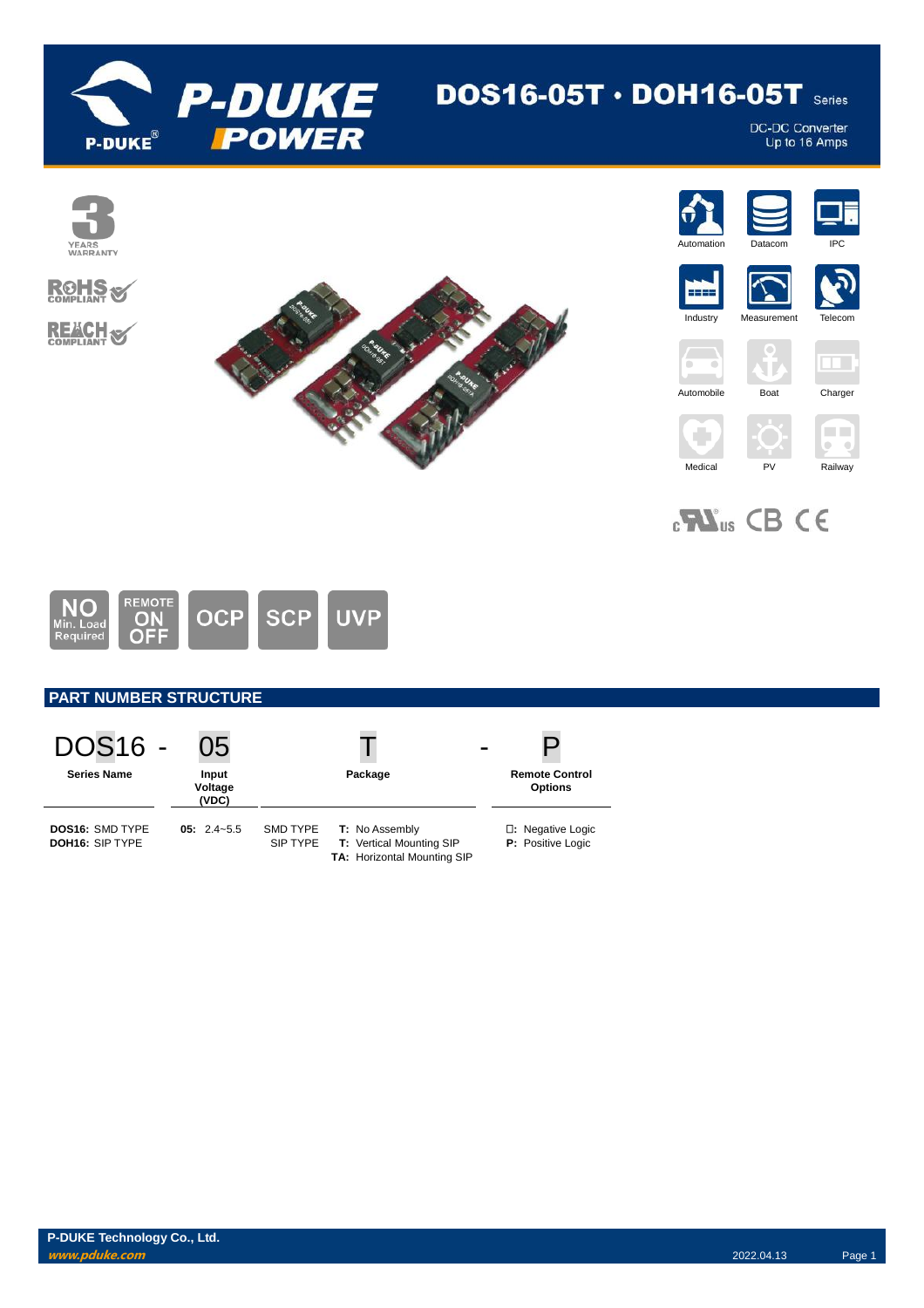

×.

| <b>TECHNICAL SPECIFICATION</b> All specifications are typical at nominal input, full load and 25°C unless otherwise noted |  |        |        |               |                   |         |  |
|---------------------------------------------------------------------------------------------------------------------------|--|--------|--------|---------------|-------------------|---------|--|
|                                                                                                                           |  | Qutnut | Output | Input Current | <b>Efficiency</b> | Maximum |  |

| Model<br><b>Number</b> | Input Range               | Output<br>Voltage | $-$ 0.00 $-$<br>Current<br>@Full Load | Vin(nom) @ No Load<br>0.75VDC / 3.3VDC | ----------<br>Vin(nom), 3.3VDC<br>@Full Load | Capacitor Load<br>$ESR \geq 1m\Omega$ / $ESR \geq 10m\Omega$ |
|------------------------|---------------------------|-------------------|---------------------------------------|----------------------------------------|----------------------------------------------|--------------------------------------------------------------|
|                        | <b>VDC</b>                | <b>VDC</b>        | A                                     | m <sub>A</sub>                         | %                                            | μF                                                           |
| DOS16-05T              |                           |                   |                                       |                                        |                                              |                                                              |
| DOS16-05T-P            |                           |                   |                                       |                                        |                                              |                                                              |
| DOH16-05T              | $2.4 - 5.5$               |                   | 16                                    | 100 / 130                              |                                              |                                                              |
| DOH16-05T-P            | $Vin(min.)=Vout(set)+0.5$ | $0.75 - 3.3$      |                                       |                                        | 95                                           | 1000 / 5000                                                  |
| DOH16-05TA             |                           |                   |                                       |                                        |                                              |                                                              |
| DOH16-05TA-P           |                           |                   |                                       |                                        |                                              |                                                              |

| <b>INPUT SPECIFICATIONS</b>   |                                                                                                                                                                                                                                                                             |      |      |                |            |
|-------------------------------|-----------------------------------------------------------------------------------------------------------------------------------------------------------------------------------------------------------------------------------------------------------------------------|------|------|----------------|------------|
| <b>Parameter</b>              | <b>Conditions</b>                                                                                                                                                                                                                                                           | Min. | Typ. | Max.           | Unit       |
| Operating input voltage range | Vout(set) < $V$ in-0.5 $VDC$                                                                                                                                                                                                                                                | 2.4  | 5    | 5.5            | <b>VDC</b> |
| Maximum input current         | Vin=2.4 to $5.5$ VDC, $lo = lo(max.)$                                                                                                                                                                                                                                       |      | 16   |                | A          |
| Start up voltage              |                                                                                                                                                                                                                                                                             |      |      | 2.4            | <b>VDC</b> |
| Shutdown voltage              |                                                                                                                                                                                                                                                                             | 1.6  | 2.0  | 2.2            | <b>VDC</b> |
| Input filter                  | *It is needed to add external input capacitors are required<br>4pcs of 150uF low-ESR polymer capacitors and 4pcs of 47uF ceramic<br>capacitors in parallel.<br>The capacitors should connect as close as possible to the input<br>terminals that ensuring module stability. |      |      | Capacitor type |            |

| <b>OUTPUT SPECIFICATIONS</b>     |                                                           |                                      |                |        |      |                                 |            |
|----------------------------------|-----------------------------------------------------------|--------------------------------------|----------------|--------|------|---------------------------------|------------|
| <b>Parameter</b>                 |                                                           | <b>Conditions</b>                    |                | Min.   | Typ. | Max.                            | Unit       |
| Voltage accuracy                 |                                                           |                                      | % of Vout(set) | $-2.0$ |      | $+2.0$                          | %          |
| Line regulation                  | Vin=Vout(set)+0.5VDC to Vin(max.) at Full Load            |                                      | % of Vout(set) | $-0.3$ |      | $+0.3$                          | %          |
| Load regulation                  | No Load to Full Load                                      |                                      | % of Vout(set) | $-0.4$ |      | $+0.4$                          | %          |
| Voltage adjustability            |                                                           |                                      |                | 0.7525 |      | 3.63                            | <b>VDC</b> |
| Ripple and noise                 | Measured by 20MHz bandwidth, with a 1µF MLCC & a 10µF T/C |                                      |                |        |      |                                 |            |
|                                  |                                                           |                                      |                |        |      | 15                              | mVrms      |
|                                  |                                                           |                                      |                |        |      | 50                              | mVp-p      |
| Temperature regulation           | $T_A$ = -40°C to +85°C                                    |                                      |                | $-0.4$ |      | $+0.4$                          | %          |
| Dynamic load response            | With a 1µF MLCC & a 10µF T/C                              |                                      |                |        |      |                                 |            |
|                                  | $\Delta$ lo/ $\Delta$ t=2.5A/us, Vin(nom)                 | Peak deviation                       |                |        | 300  |                                 | mV         |
|                                  | 50% load step change                                      | Setting time(Vout<10%peak deviation) |                |        | 25   |                                 | μs         |
|                                  | With 2pcs of 150µF polymer capacitors                     |                                      |                |        |      |                                 |            |
|                                  | $\Delta$ lo/ $\Delta$ t=2.5A/µs,Vin(nom)                  | Peak deviation                       |                |        | 150  |                                 | mV         |
|                                  | 50% load step change                                      | Setting time(Vout<10%peak deviation) |                |        | 100  |                                 | μs         |
| Over load protection             | % of lout rated                                           |                                      |                |        | 180  |                                 | $\%$       |
| Short circuit protection         |                                                           |                                      |                |        |      | Continuous, automatics recovery |            |
| Output voltage overshoot-startup | Vin=2.4~5.5VDC at Full Load                               |                                      | % of Vout(set) |        | 1.0  |                                 | %          |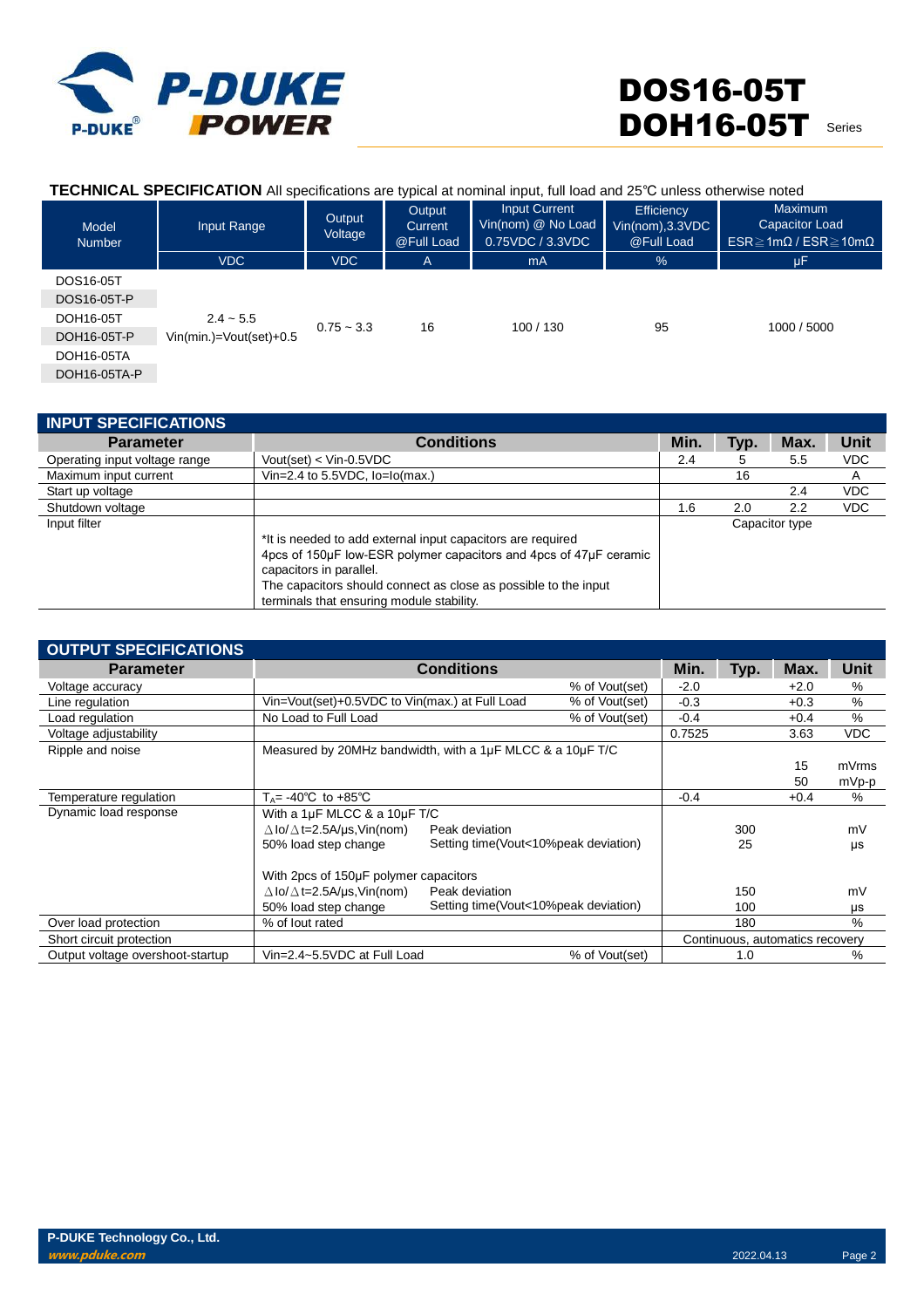

| <b>GENERAL SPECIFICATIONS</b> |                          |      |      |                  |                         |
|-------------------------------|--------------------------|------|------|------------------|-------------------------|
| <b>Parameter</b>              | <b>Conditions</b>        | Min. | Tvp. | Max.             | Unit                    |
| Isolation voltage             |                          |      |      | None             |                         |
| Switching frequency           |                          | 270  | 300  | 330              | kHz                     |
| Safety meets                  |                          |      |      | IEC/EN/UL62368-1 |                         |
| Weight                        |                          |      |      |                  | 6.0g(0.21oz)            |
| <b>MTBF</b>                   | MIL-HDBK-217F, Full load |      |      |                  | $3.238 \times 10^6$ hrs |
|                               |                          |      |      |                  |                         |

| <b>ENVIRONMENTAL SPECIFICATIONS</b> |                   |       |      |        |                |  |
|-------------------------------------|-------------------|-------|------|--------|----------------|--|
| <b>Parameter</b>                    | <b>Conditions</b> | Min.  | Typ. | Max.   | Unit           |  |
| Operating ambient temperature       | With derating     | $-40$ |      | $+85$  | °C             |  |
| Over temperature protection         | Controller        |       | 125  |        | °C             |  |
| Storage temperature range           |                   | -55   |      | $+125$ | °C             |  |
| Thermal shock                       |                   |       |      |        | MIL-STD-810F   |  |
| Vibration                           |                   |       |      |        | MIL-STD-810F   |  |
| Relative humidity (non-condensing)  |                   |       |      |        | 5% to 95% RH   |  |
| Lead-free reflow solder process     | Only for SMD type |       |      |        | IPC J-STD-020E |  |
| Moisture sensitivity level(MSL)     | Only for SMD type |       |      |        | IPC J-STD-033C |  |
|                                     |                   |       |      |        | Level 2a       |  |

| <b>FEATURE SPECIFICATIONS</b> |                                                                                                                                                                 |                                                            |                                                |      |     |                                                                                                |            |
|-------------------------------|-----------------------------------------------------------------------------------------------------------------------------------------------------------------|------------------------------------------------------------|------------------------------------------------|------|-----|------------------------------------------------------------------------------------------------|------------|
| <b>Parameter</b>              |                                                                                                                                                                 | <b>Conditions</b>                                          |                                                |      |     |                                                                                                | Unit       |
| Remote ON/OFF                 | Referred to GND pin                                                                                                                                             | Negative logic<br>(Standard)<br>Positive logic<br>(Option) | DC-DC ON<br>DC-DC OFF<br>DC-DC ON<br>DC-DC OFF |      |     | Open or $0 \sim 0.3$ VDC<br>$1.5VDC \sim Vin(max.)$<br>Open or Vin ~Vin(max.)<br>$0 - 0.3$ VDC |            |
|                               |                                                                                                                                                                 | Input current of Ctrl pin                                  |                                                | 0.01 |     | 1.0                                                                                            | mA         |
|                               |                                                                                                                                                                 | Remote off input current                                   |                                                |      | 1.5 |                                                                                                | mA         |
|                               | *Positive logic:ON/OFF is open collector/drain logic input<br>Negative logic: ON/OFF pin is open collector/drain logic input with<br>external pull -up resistor |                                                            |                                                |      |     |                                                                                                |            |
| Remote sense range            | If remote sense is not being used, +SENSE pin should connect to<br>+Vout pin.                                                                                   |                                                            |                                                |      |     | 0.5                                                                                            | <b>VDC</b> |
| Rise time                     |                                                                                                                                                                 | Time for Vout to rise from 10% to 90% of Vout (set)        |                                                |      |     | 6                                                                                              | ms         |
| Turn-on delay time            | Case 1, Case 2                                                                                                                                                  |                                                            |                                                |      |     |                                                                                                | ms         |
|                               | *Case 1: ON/OFF input is set to logic low (module on) and then input<br>power is applied                                                                        |                                                            |                                                |      |     |                                                                                                |            |
|                               | (delay from instant at which Vin=Vin(min.) until Vout=10% of Vout(set))                                                                                         |                                                            |                                                |      |     |                                                                                                |            |
|                               | *Case 2: Input power is applied for at least one second and then the<br>ON/OFF input is set to logic low                                                        |                                                            |                                                |      |     |                                                                                                |            |
|                               | (delay from instant at which Von/off=0.3VDC until Vout=10% of Vout(set))                                                                                        |                                                            |                                                |      |     |                                                                                                |            |

**CAUTION:** This power module is not internally fused. An input line fuse must always be used.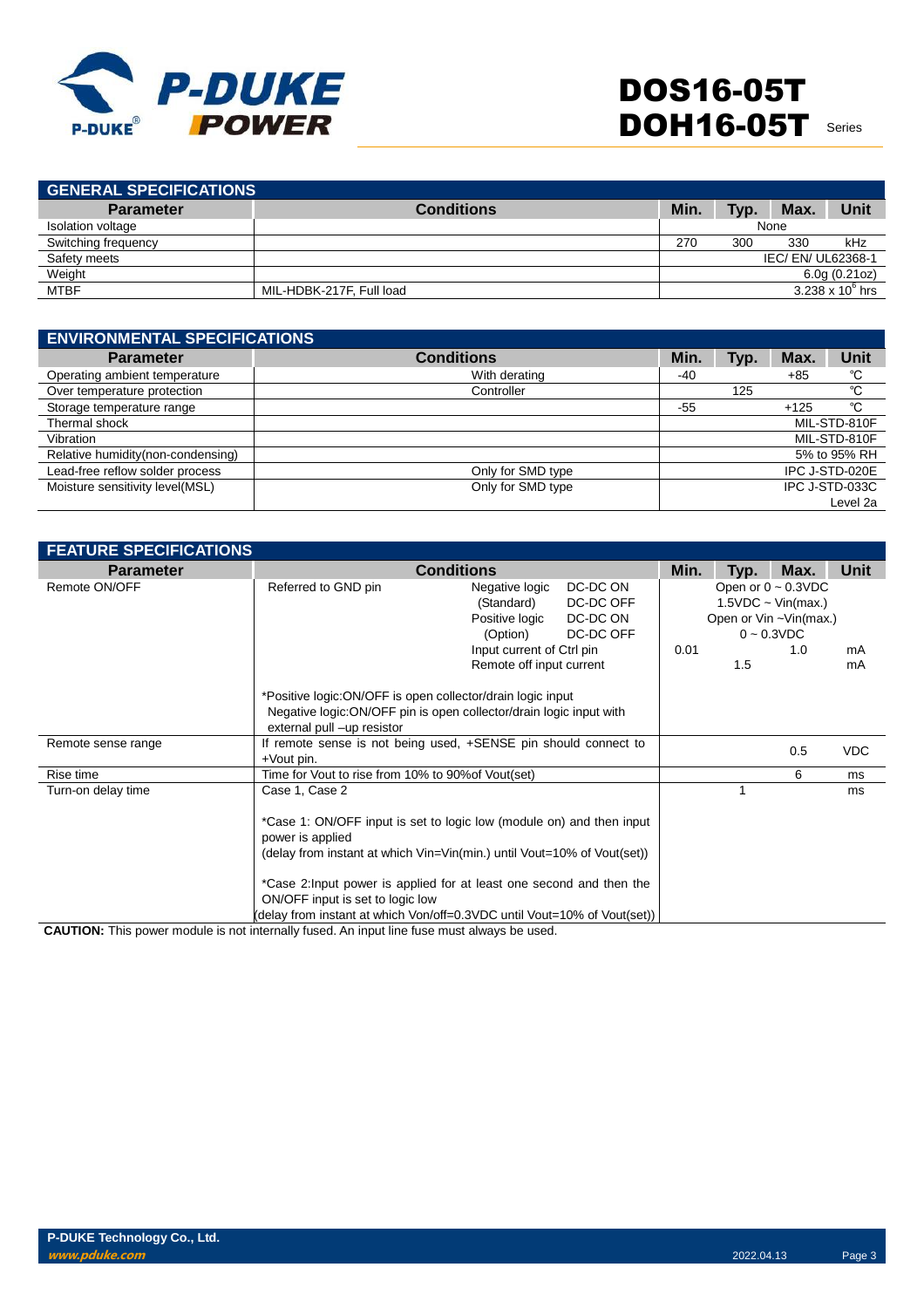

### **CHARACTERISTIC CURVE**



#### **FUSE CONSIDERATION**

This power module is not internally fused. An input line fuse must always be used.

This encapsulated power module can be used in a wide variety of applications, ranging from simple stand-alone operation to an integrated part of sophisticated power architecture.

To maximum flexibility, internal fusing is not included; however, to achieve maximum safety and system protection, always use an input line fuse. The input line fuse suggest as below:

| Model     | <b>Fuse Rating</b><br>(A) | <b>Fuse Type</b> |  |
|-----------|---------------------------|------------------|--|
| DOS16-05T | 25                        | Fast-Acting      |  |
| DOH16-05T | 25                        | Fast-Acting      |  |

The table based on the information provided in this data sheet on inrush energy and maximum DC input current at low Vin.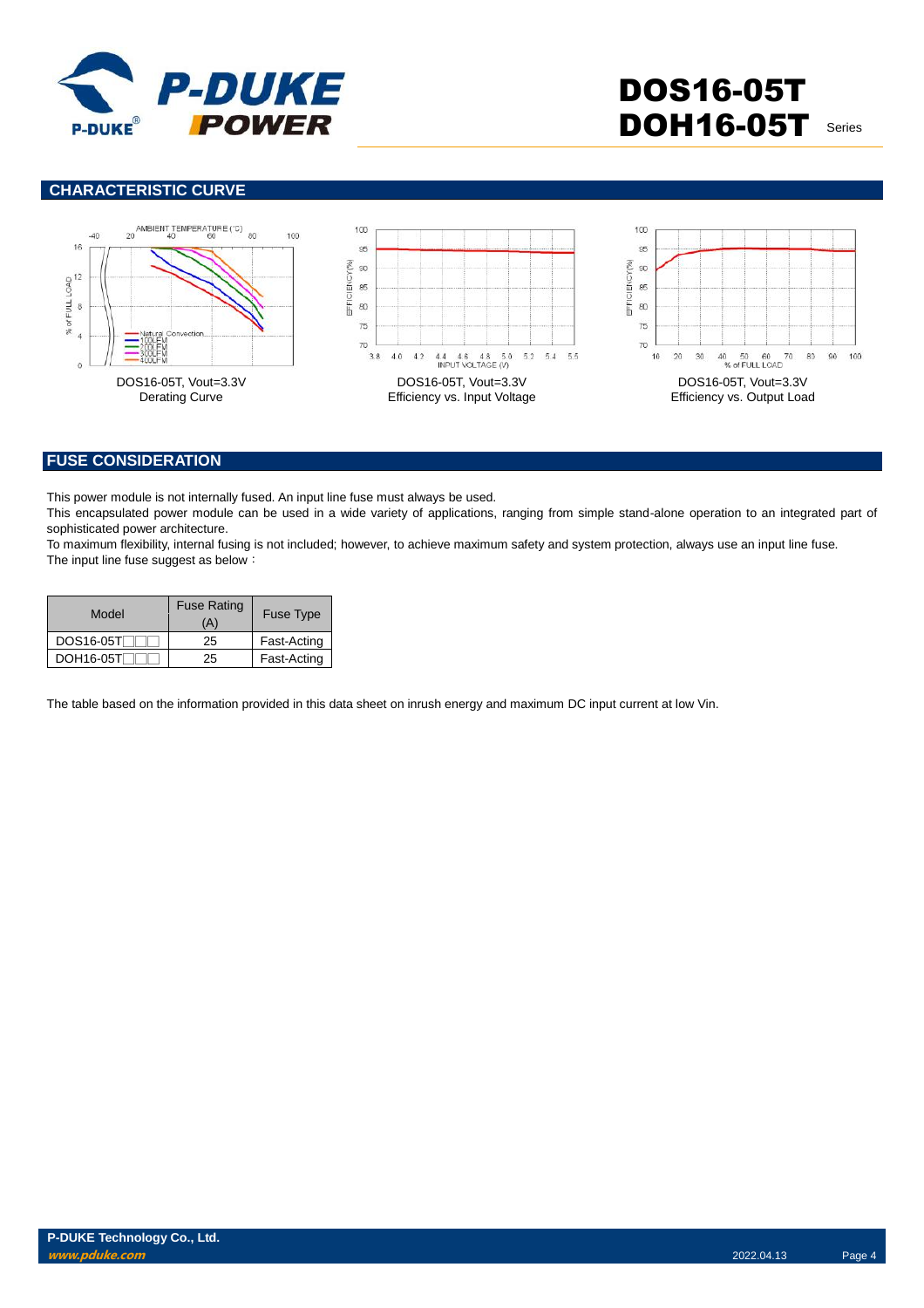

#### **MECHANICAL DRAWING**





| <b>PIN</b> | <b>DEFINE</b> |
|------------|---------------|
|            | Ctrl          |
| 2          | +Sense        |
| 3          | Trim          |
|            | $+$ Vout      |
| 5          | <b>GND</b>    |
|            | $+V$ in       |

## **DOH16-05T PIN CONNECTION**

| PIN | <b>DEFINE</b> |
|-----|---------------|
| 1   | $+$ Vout      |
| 2   | $+$ Vout      |
| 3   | $+$ Sense     |
| 4   | $+$ Vout      |
| 5   | <b>GND</b>    |
| 6   | <b>GND</b>    |
| 7   | $+V$ in       |
| 8   | $+V$ in       |
| 10  | Trim          |
| 11  | Ctrl          |

#### **DOH16-05TA PIN CONNECTION**

| <b>PIN</b> | <b>DEFINE</b> |
|------------|---------------|
| 1          | $+$ Vout      |
| 2          | $+$ Vout      |
| 3          | $+$ Sense     |
| 4          | $+$ Vout      |
| 5          | <b>GND</b>    |
| 6          | <b>GND</b>    |
| 7          | $+V$ in       |
| 8          | $+V$ in       |
| 10         | Trim          |
| 11         | Ctrl          |

1. All dimensions in inch [mm] 2. Tolerance :x.xx±0.02 [x.x±0.5] x.xxx±0.01 [x.xx±0.25] 3. Pin dimension tolerance ±0.004[0.10]





BOTTOM VIEW

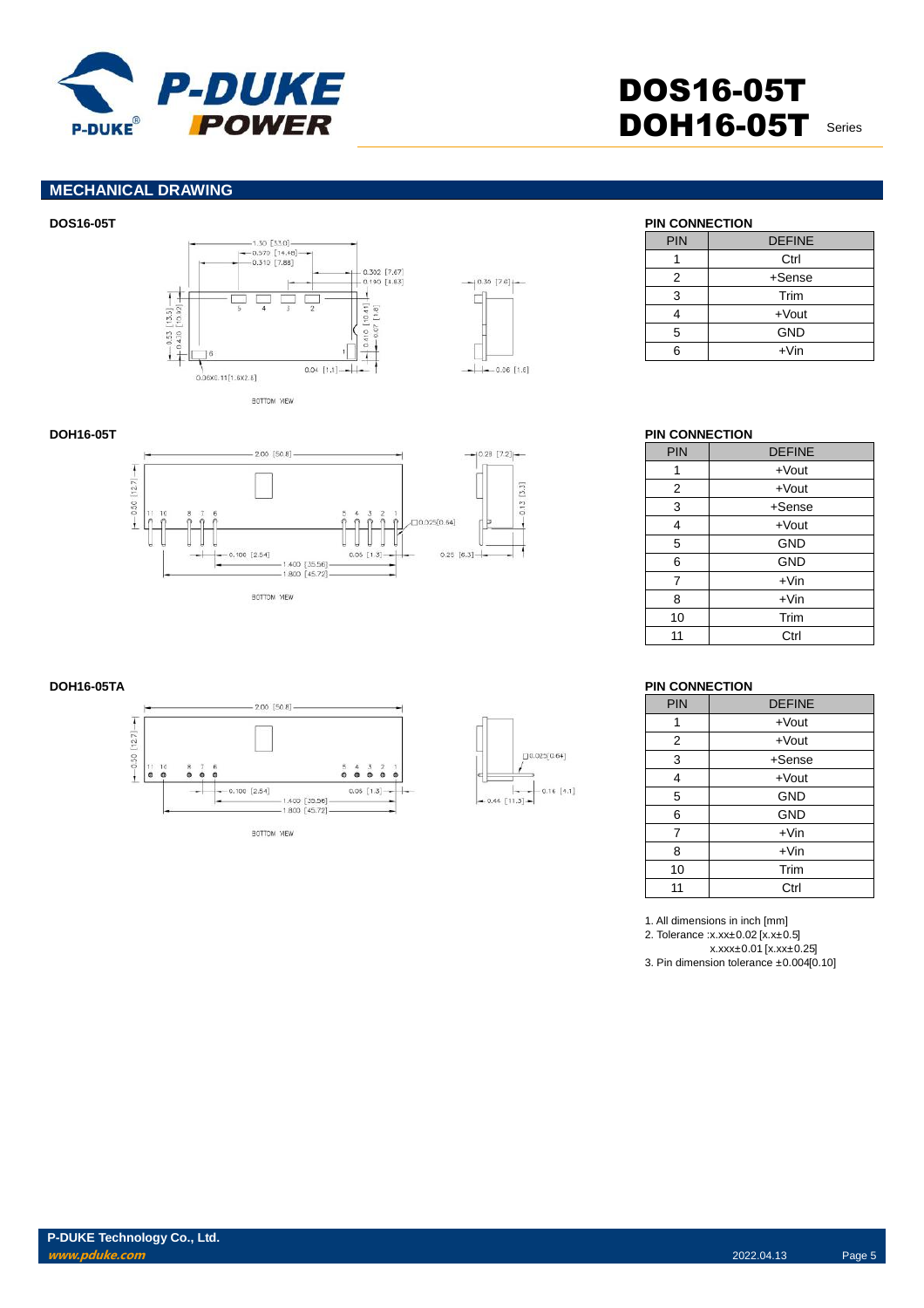

#### **RECOMMENDED PAD LAYOUT**

#### **DOS16-05T**



#### **DOH16-05T**



#### **DOH16-05TA**



All dimensions in inch[mm] Pad size(lead free recommended) Top view pad1.2.3.4.5.6:0.150x0.102[3.80x2.60]

All dimensions in inch[mm] Pad size(lead free recommended) Through hole 1.2.3.4.5.6.7.8.10.11: Φ0.047[1.20] Top view pad 1.2.3.4.5.6.7.8.10.11: Φ0.059[1.50] Bottom view pad 1.2.3.4.5.6.7.8.10.11: Groove R0.040[1.02]L-0.094[2.40]

All dimensions in inch[mm] Pad size(lead free recommended) Through hole 1.2.3.4.5.6.7.8.10.11: Φ0.047[1.20] Top view pad 1.2.3.4.5.6.7.8.10.11: Φ0.059[1.50] Bottom view pad 1.2.3.4.5.6.7.8.10.11: Groove R0.040[1.02]L-0.094[2.40]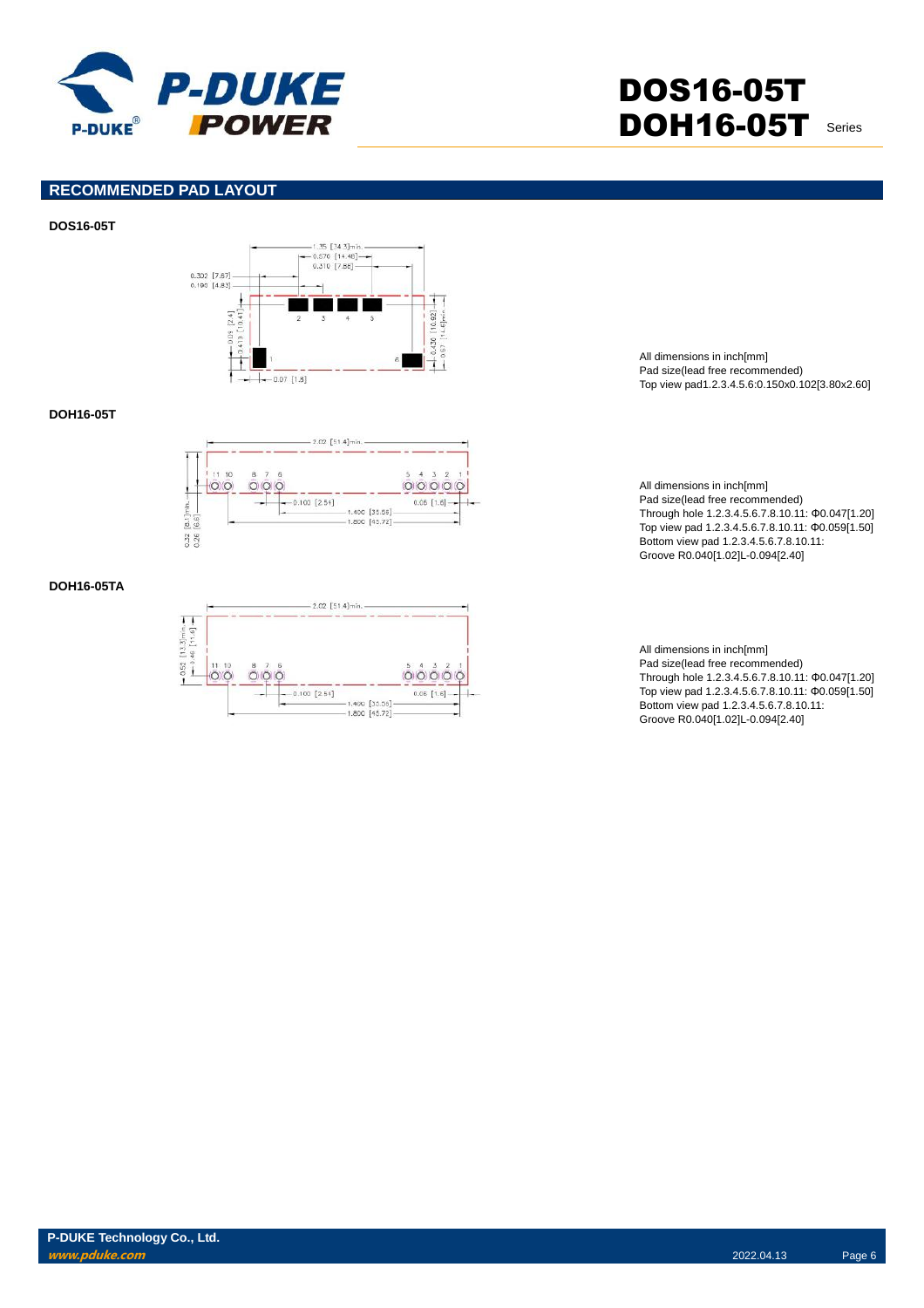

### **THERMAL CONSIDERATIONS**

The power module operates in a variety of thermal environments;

however, sufficient cooling should be provided to help ensure reliable operation of the unit.

Heat is removed by conduction, convention, and radiation to the surrounding environment.

Proper cooling can be verified by measuring the point as the figure below.

The temperature at this location should not exceed 115℃.

When operating, adequate cooling must be provided to maintain the test point temperature at or below 115℃.

Although the maximum point temperature of the power modules is 115℃, you can limit this Temperature to a lower value for extremely high reliability.

■ Thermal test condition with vertical direction by natural convection (20LFM).

#### **DOS16-05T**



BOTTOM VIEW

#### **DOH16-05T**



**DOH16-05TA**



#### **OUTPUT VOLTAGE PROGRAMMING**

Output voltage programmable from 0.75V to 3.3V by connecting a single resistor (shown as Trim Table) between the Trim and GND pins of the module. To calculate the value of the resistor Rtrim for a particular output voltage Vout, use the following equation:

> **■** Rtrim **Equation :**  $_{\text{Rtrim}} = \left[ \frac{21070}{\text{Vout} \cdot 0.7525} \cdot 5110 \right] \Omega$  $\left\lfloor \frac{21070}{\text{Vout} \cdot 0.7525} \cdot 5110 \right\rfloor$ Rtrim  $= \left[\frac{21070}{\text{Vout - 0.7525}} - 5110\right]$



| <b>Trim Table</b> |                   |
|-------------------|-------------------|
| Vout(set) (VDC)   | Rtrim $(k\Omega)$ |
| 0.7525            | Open              |
| 1.2               | 41.973            |
| 1.5               | 23.077            |
| 1.8               | 15.004            |
| 2.5               | 6.974             |
| 3.3               | 3.160             |